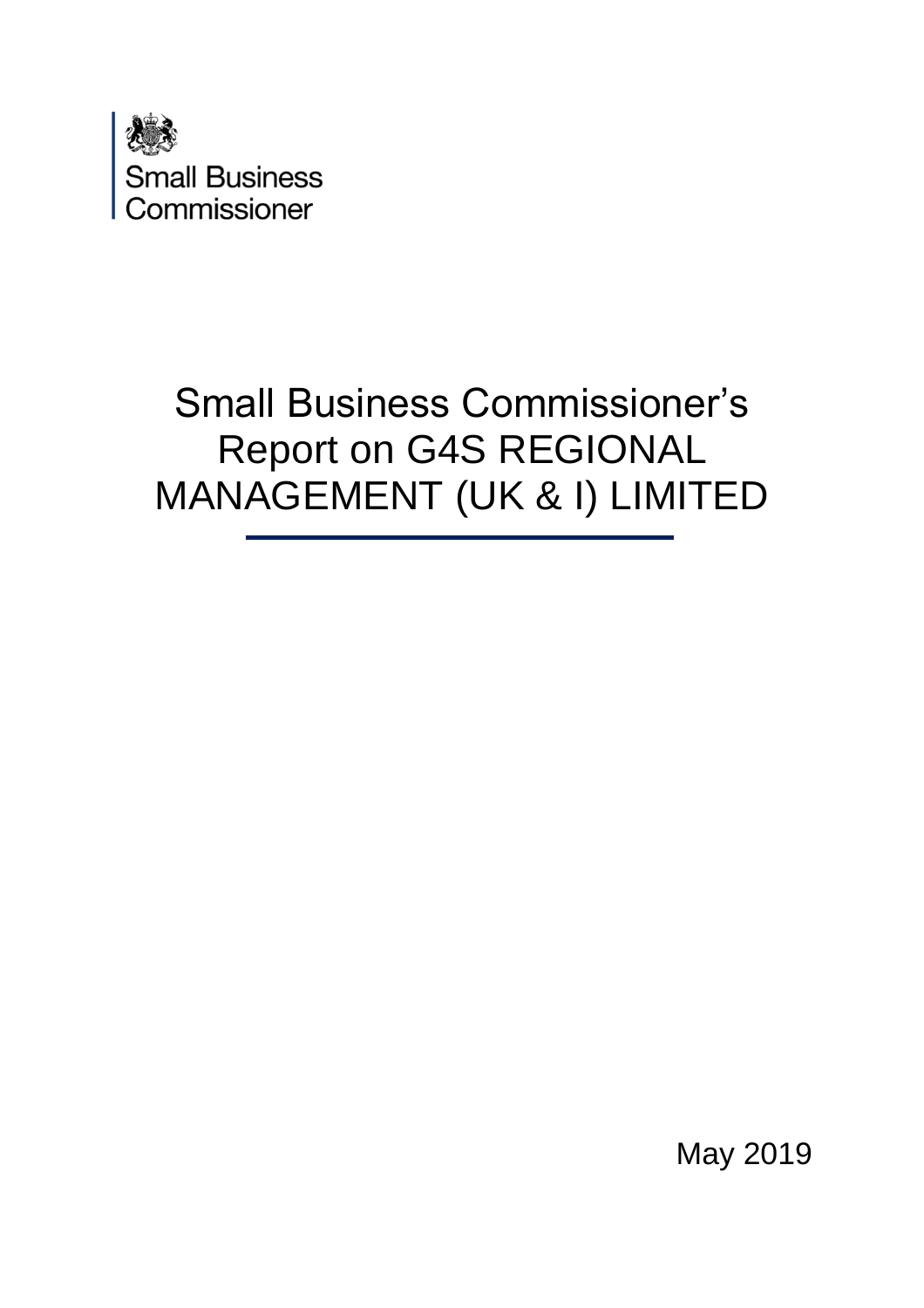# **The Small Business Commissioner's report on payment practices at G4S REGIONAL MANAGEMENT (UK & I) LIMITED**

## **Summary of Complaint**

A small business approached the Small Business Commissioner (SBC) on 19 December 2018 regarding late payment fees in relation to a project undertaken for G4S. The small business submitted an invoice for £31,880.49 on 7 October 2018 based on contractually agreed 60-day payment terms. The payment was not received on the due date and the small business attempted to resolve this matter by initially emailing the G4S accounts payable team then subsequently by telephone without success. G4S confirmed that the invoice had been approved however, could not provide confirmation of a payment date.



*Paul Uppal, the Small Business Commissioner*

G4S advised that this late payment was an isolated incident and was not a serial offence. G4S also advised there were several escalation

routes available for the late payment to be resolved. Following this response, the small business submitted further information to the SBC evidencing the persistent late payment of previous invoices over an 18-month period. These invoices were not disputed nor was there an obvious cause for the delayed payments. G4S did pay late payment interest on all previous late invoices.

## **Outcome**

Initially G4S responded positively to the Commissioner's investigation, stating the internal error was identified prior to the complaint. However, correspondence dated 2 January 2019 from G4S Finance Centre, confirms that payment was made on the same day SBC made contact. The small business' invoice was paid 29 days outside of the agreed contracted terms. Moreover, G4S were provided with a further opportunity to investigate and respond to the new evidence provided by the small business, which contradicted earlier statements made by G4S. It is disappointing that G4S failed to carry out a more detailed investigation into the payment history on this case in the first instance.

The Commissioner made the following recommendations:

- 1. G4S review their procurement and accounts payable process to ensure they have robust processes in place to pay small businesses within the agreed payment terms;
- 2. G4S provide a single point of contact for small businesses to engage with when raising payment related complaints;
- 3. G4S to offer all small businesses 30-day standard payment terms in line with the Government's commitment for strategic suppliers to pay promptly;
- 4. Small businesses who encounter similar issues with late payments should contact him to share their experiences.

Businesses can contact the Commissioner by emailing [enquiries@smallbusinesscommissioner.gov.uk](mailto:enquiries@smallbusinesscommissioner.gov.uk) or calling 0121 695 7770.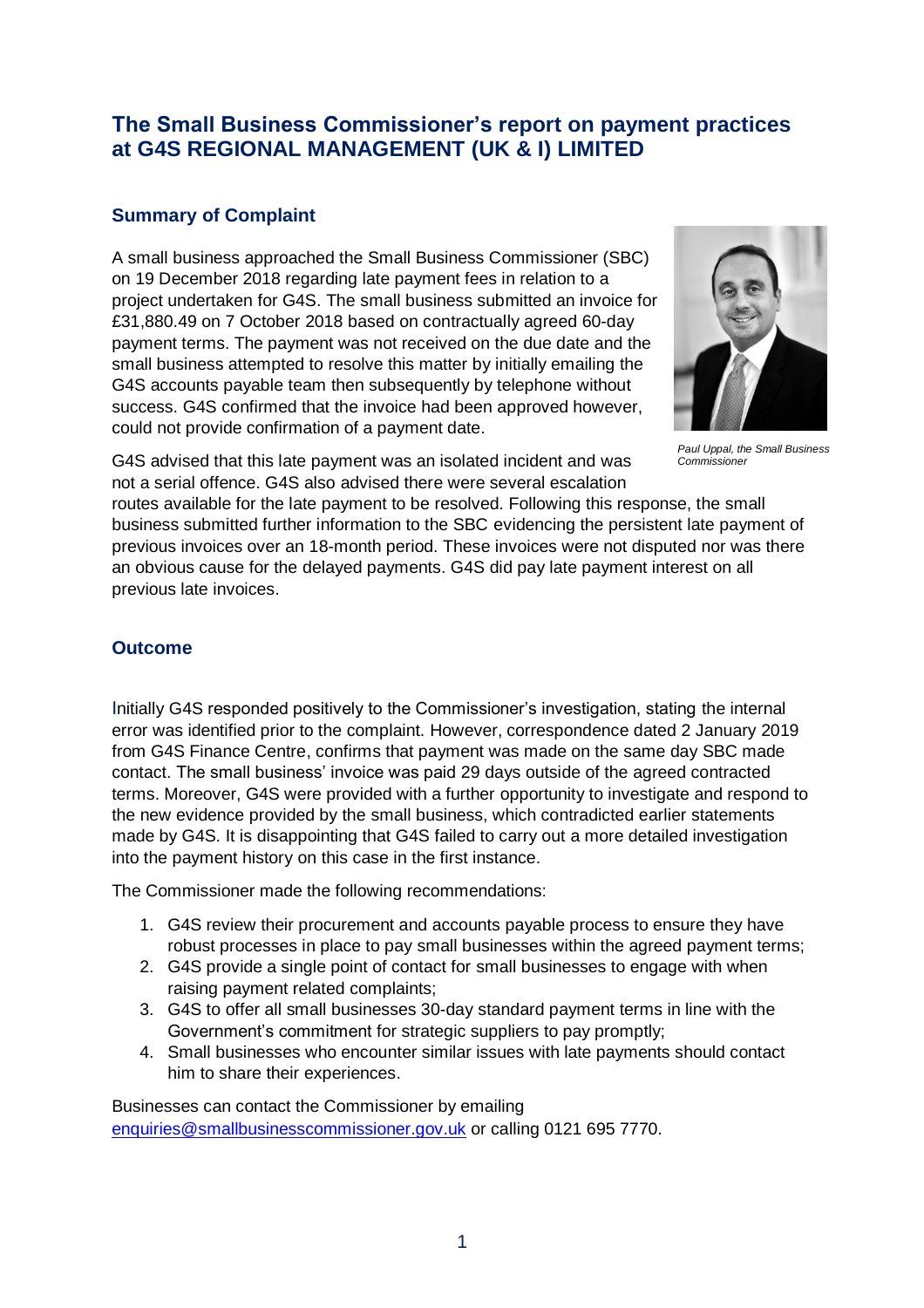### **Paul Uppal commented:**

"G4S is the largest outsourcing company in the UK and as a strategic government supplier they have a responsibility to lead by example and demonstrate timely payment practices to ensure small businesses are not left disadvantaged.

"G4S claim to have transparent payment practices however, based on the factual evidence of this complaint it is clear that they have further steps to take to ensure they are consistently compliant in paying promptly.

"The publication of my report should serve as a deterrent to other TIER 1 entities making similar omissions and encourage large business to adopt a responsible payment culture within their supply chain."

#### **The Managing Director of the small business commented:**

"G4S were a good client, all of the senior staff that I worked with were professional and treated us with respect. However, G4S let themselves down with the payment practice of their shared service finance centre, which involved time and stress for me in repeatedly chasing payments. It's a real shame that happened otherwise I would be happy to work with them again"

#### **Steve Poole, G4S Head of Transactional Services, commented:**

"G4S has over 5,000 suppliers in the UK and receives 250,000 invoices a year. We are committed to honouring the payment terms as agreed with our suppliers. We have also made significant investment in our payment software, staff training and ticketing systems to ensure our suppliers are paid promptly.

"G4S takes its responsibilities seriously regarding the payment of suppliers to support cash flow and their role within our supply chain.

"G4S's finance team had picked up the late payment error, which was then resolved prior to contact from the Small Business Commissioner. In this instance, the small business was paid the interest payment on the late invoices."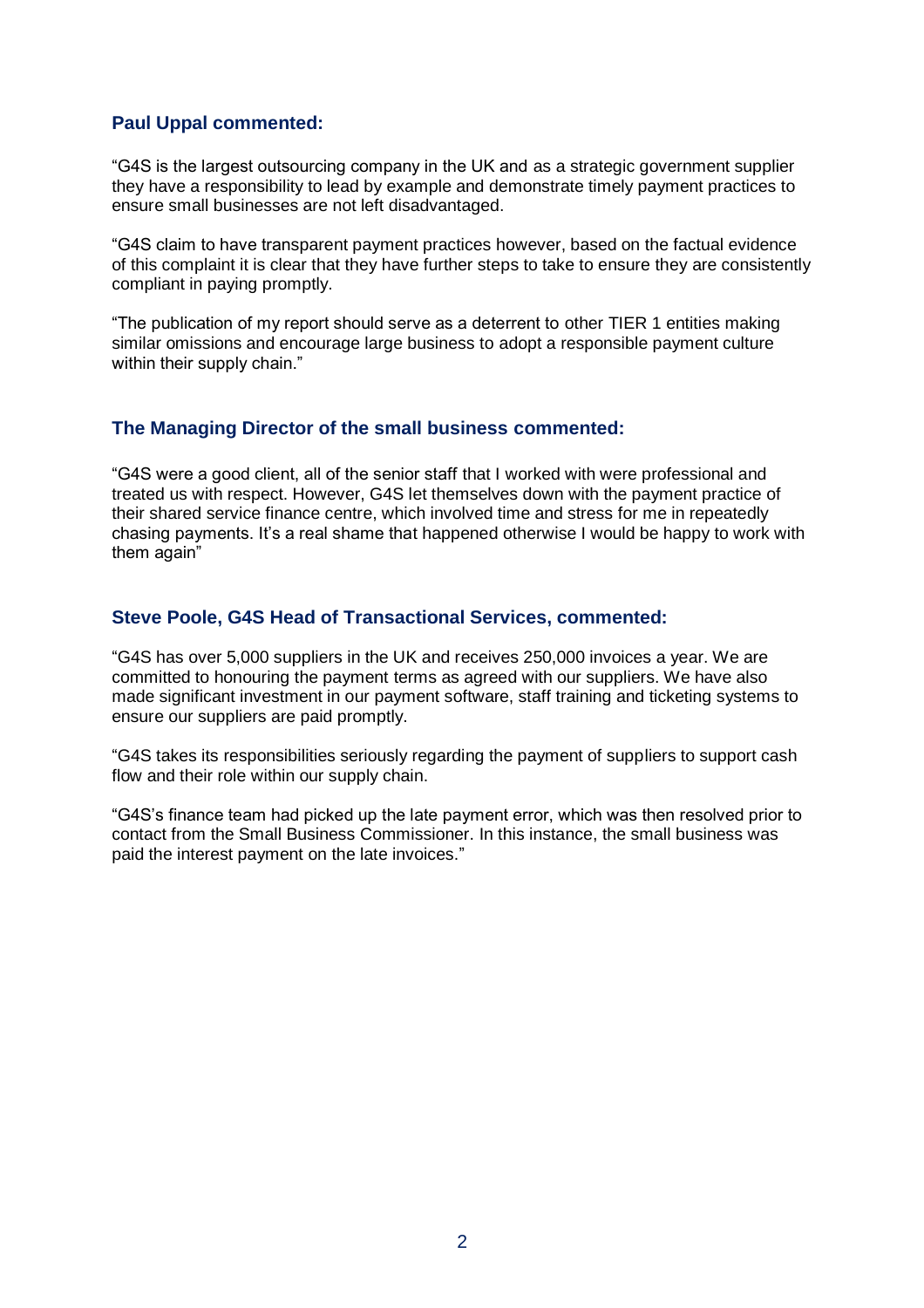# **Complaint Timeline**

| 07/10/2019 | The small business submitted their invoice to G4S on 60-day payment terms.                                                                                                                                                                       |  |
|------------|--------------------------------------------------------------------------------------------------------------------------------------------------------------------------------------------------------------------------------------------------|--|
| 06/12/2019 | Payment due but was not received.                                                                                                                                                                                                                |  |
| 13/12/2019 | The small business contacted G4S via email however, no response was<br>received.                                                                                                                                                                 |  |
| 19/12/2019 | The small business contacted the G4S shared services centre. They were<br>advised that their invoice had been received however, they were waiting for<br>management action and were unable to provide a date when payment would<br>be processed. |  |
| 19/12/2019 | The small business contacted the Small Business Commissioner (SBC).                                                                                                                                                                              |  |
| 02/01/2019 | SBC contacted G4S shared service centre.<br>G4S confirmed payment would be paid on that same day.                                                                                                                                                |  |
| 04/01/2019 | The small business confirmed that they received the overdue payment from<br>G4S.                                                                                                                                                                 |  |
| 07/01/2019 | The SBC contacted G4S and requested an explanation as to why the<br>payment was made late.                                                                                                                                                       |  |
| 25/01/2019 | Reply received from G4S shared service centre.                                                                                                                                                                                                   |  |
| 24/01/2019 | Small Business Commissioner contact G4S's CFO regarding payment<br>practices.                                                                                                                                                                    |  |
| 25/01/2019 | Reply received from G4S Head of Transactional Service to state the delay<br>was caused due to human error in the approval process.                                                                                                               |  |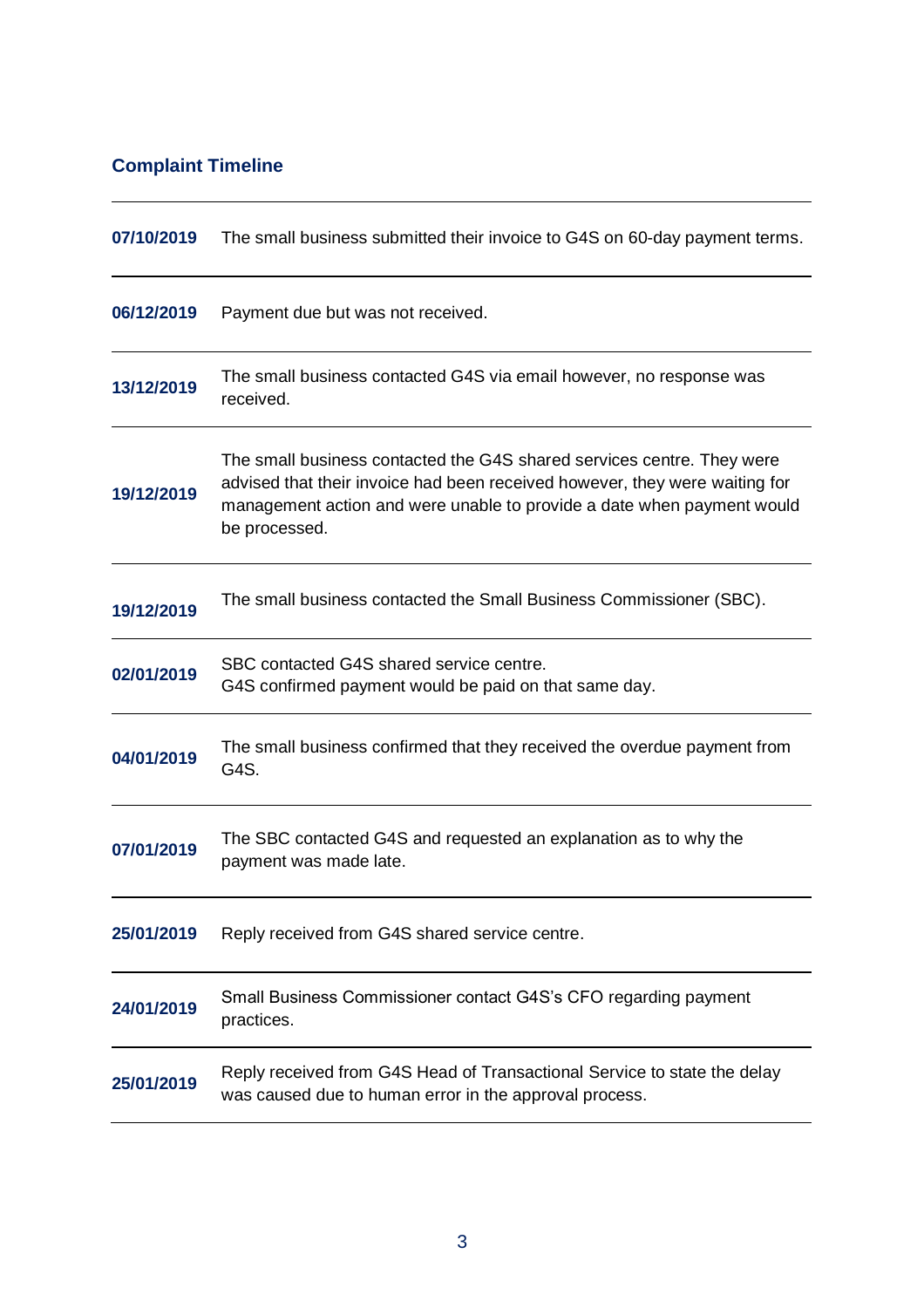| 04/04/2019 | Letter to both parties advising of the Commissioner's decision to uphold the<br>complaint and intention to publish a report.                                                                                                                                                                                                                  |  |
|------------|-----------------------------------------------------------------------------------------------------------------------------------------------------------------------------------------------------------------------------------------------------------------------------------------------------------------------------------------------|--|
| 05/04/2019 | G4S Head of Transactional Service provided representations to the<br>Commissioner.                                                                                                                                                                                                                                                            |  |
| 11/04/2019 | The small business provided additional evidence of consistent late payment<br>over an 18-month period.                                                                                                                                                                                                                                        |  |
| 02/05/2019 | Letter to G4S Head of Transactional Service advising of the Commissioner's<br>decision to uphold the complaint and publish a report, allowing G4S the<br>opportunity to consider the evidence and provide further representations.                                                                                                            |  |
| 05/05/2019 | Letter to both parties advising of the Commissioners decision to uphold the<br>complaint and publish a report week commencing 20 May 2019, allowing G4S<br>a further opportunity to provide representations about the complaint and<br>provided the new evidence to them. The Commissioner to make his final<br>determination on 17 May 2019. |  |
| 13/05/2019 | Reminder determination letter sent to G4S Head of Transactions and Chief<br>Financial Officer allowing them the opportunity to provide representations on<br>the new evidence provided by the Small Business.                                                                                                                                 |  |
| 17/05/2019 | G4S Head of Transactional services provided further representations on the<br>complaint including the new evidence provided by the complainant. G4S have<br>stated that this is a one-off occurrence.                                                                                                                                         |  |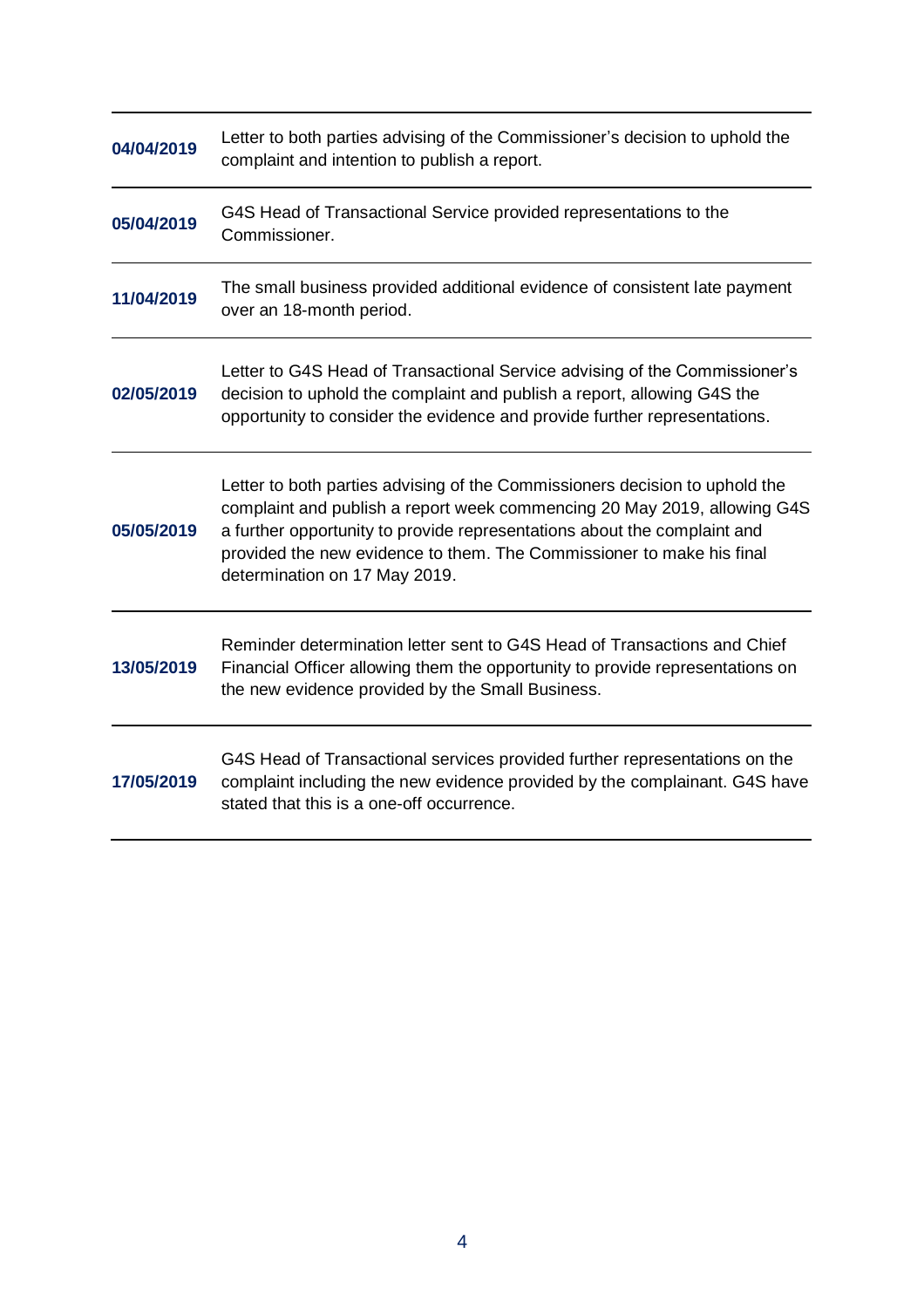# **Glossary**

| <b>Complaints</b><br><b>Handling</b><br><b>Scheme</b>          | Small businesses can complain to the <b>Small Business Commissioner</b><br>about payment problems they are encountering concerning their<br>larger business customers, making non-binding recommendations on<br>how the parties should resolve their disputes.                                                                                                                                                                    |
|----------------------------------------------------------------|-----------------------------------------------------------------------------------------------------------------------------------------------------------------------------------------------------------------------------------------------------------------------------------------------------------------------------------------------------------------------------------------------------------------------------------|
| <b>Larger Business</b><br>(Medium or<br><b>Large Business)</b> | Larger business means a business that is not a small business. A<br>larger business will therefore have more than 50 employees and will<br>encompass both medium and large businesses as defined by the<br>Companies Act 2006.<br>The full definition of a larger business in relation to the Small<br>Business Commissioner complaints handling service can be found in<br><b>The Enterprise Act 2016.</b>                       |
| <b>Small Business</b>                                          | For the purpose of determining who is in scope of the Small Business<br>Commissioner complaints handling scheme, a small business is a<br>business which has fewer than 50 employees.<br>The full definition of a small business in relation to those in scope of<br>the Small Business Commissioner complaints handling service can<br>be found in <b>The Small Business Commissioner (Scope and Scheme)</b><br>Regulations 2017 |